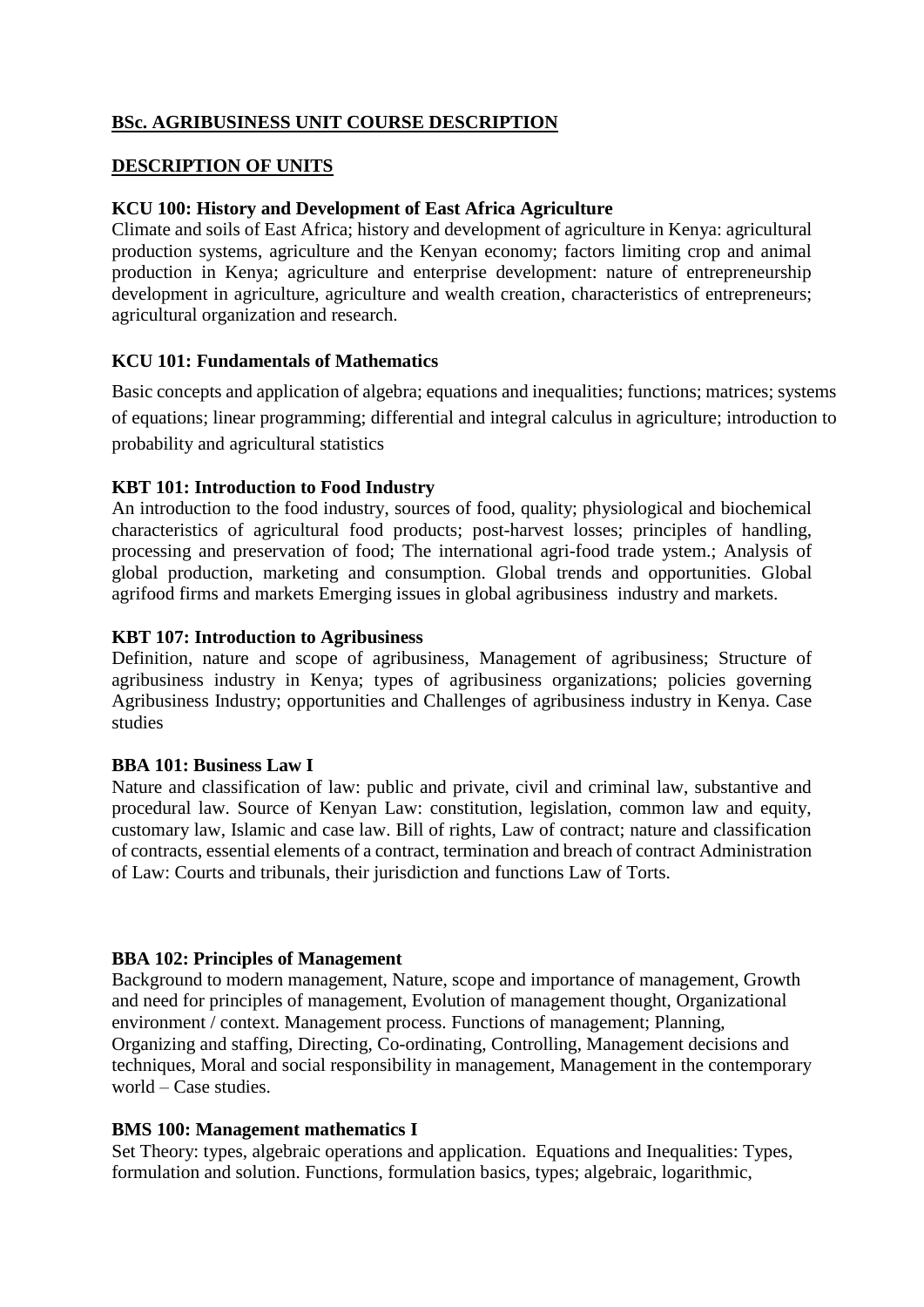exponential and logarithmic. Limits Theory and continuity. Differential calculus; Average and instantaneous Rates of change, rules, applications; optimization techniques, Partial derivatives; extreme of two variable function, Langrage multipliers and constrained optimizations. Integral calculus; Antiderivative and Indefinite integrals, rules of integration, definite integrals area under and/or curves. Arithmetic and geometric series, simple and compound interest.

## **SIT 101: Foundations of Information Technology**

Computer applications: (exercises using word processing software and presentation graphics software); Spreadsheets; Introduction to databases and database query language. Web Applications: (exercise in HTML). Machine level representation of data: Bits, bytes, and words; numeric data representation and number bases; alphanumeric characters representation. Overview of operating systems: simple file management. Introduction to netcentric computing: background and networking fundamentals. The Internet: use of networking software including e-mail, telnet, and FTP.

# **KCU 200: Statistics for Agriculture**

Measures of central tendency and measures of dispersion. Probabilities: permutations, combinations, independent events and conditional probability distributions. Random variables . Samples and sampling distribution. Sampling theory Estimation, population means, variance. Confidence intervals for samples. Analysis of variance and covariance. Introduction to experimental designs. Correlation and linear regressions.; Forecasting techniques, presenting qualitative and quantitative data

# **KCU 201: Principles of Crop Production**

Economic importance of crops in Kenya; crop environment and effects on yields, crop propagation methods, crop husbandry, land preparation; examples of annual and perennial crops; cropping systems: monoculture, crop rotation, polyculture etc; importance of crop calendar; fertilizers, manures and plant nutrition; crop-water relations; weeds, crop pests and their control; crop storage.

## **KCU 202: Principles of Soil Science**

Introduction to soil science, soil forming factors and processes; soil components; minerals and organic matter; forms of soil aggregate; peds and pores; chemical reactions on the soil colloidal surfaces; soil aeration; drying and wetting of soil; soil physical properties; water holding capacity, bulk density electrical conductivity and texture; soil chemical properties: pH, cation exchange capacity; bases and soil oxides; plant nutrients; soil organisms.

## **KBT 203: Agricultural Production Economics**

Scope of agricultural production economics; agri-production environment; Nature and characteristics of production; Risk and uncertainty; factors of production; production functions; physical product, average product; marginal physical product, elasticity of production; law of diminishing returns and stages of production; technical and economic efficiency; cost concepts in production, economies and diseconomies of scale; production relationships -; factor-factor, factor-product; product-product; technological change.

## **KBT 209: Principles of Agriculture Microeconomics**

Introduction to Agricultural Economics; The Food and Fiber Industry; Theory of Consumer Behavior; Consumer Equilibrium and Market Demand; Consumer Equilibrium and Market Demand; Measurement and Interpretation of Elasticities; Introduction to Production and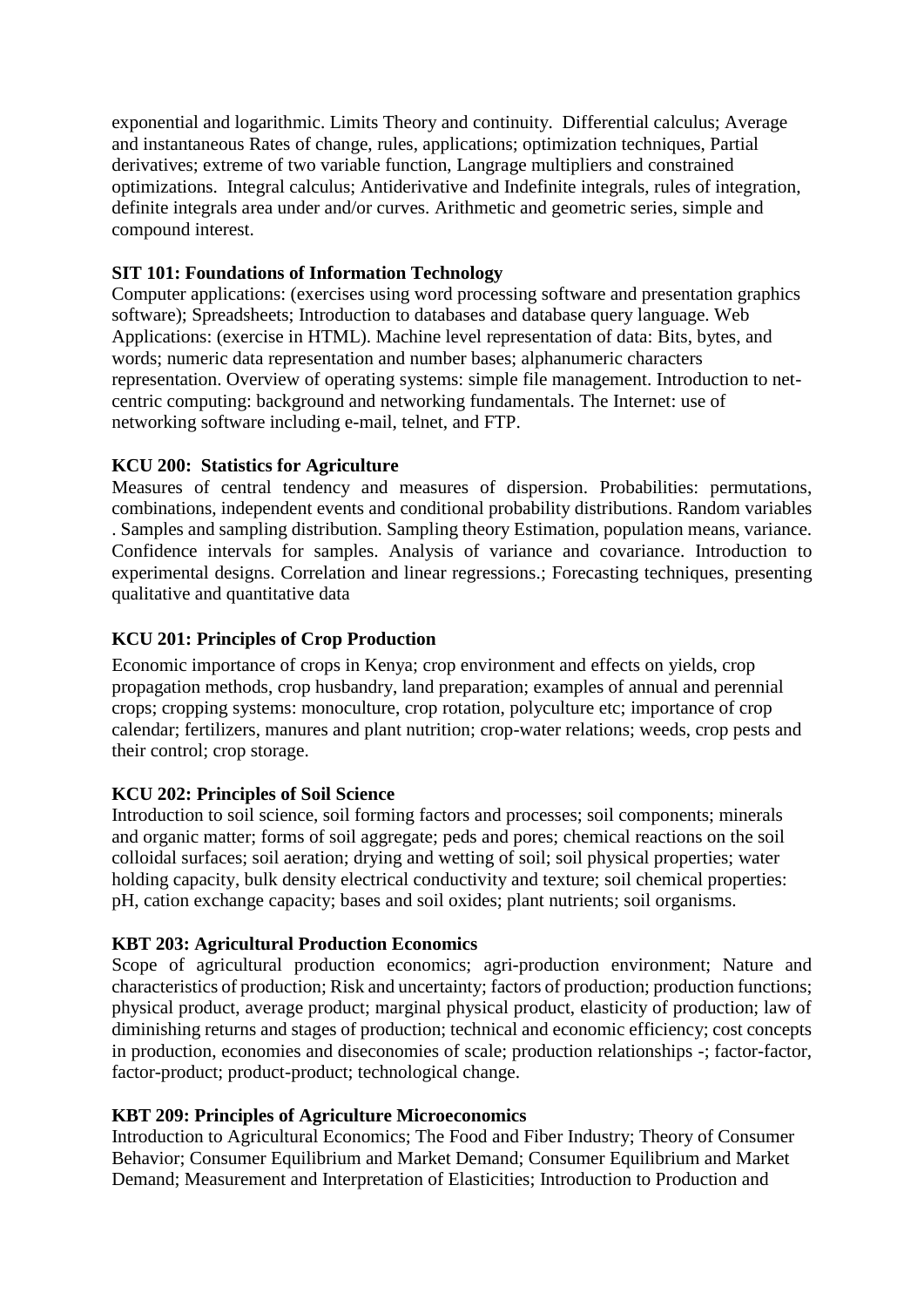Resource Use; Economics of Input and; Product Substitution; Market Equilibrium: Perfect Competition Market Equilibrium: Imperfect. Competition.

## **KBT 210: Principles of Agriculture Macroeconomics**

The Economy; Scarcity and Choice; Supply and Demand; Introduction to Macroeconomics; Goals of Macroeconomic Policy, Economic Growth; Aggregate Demand; Demand Side Equilibrium; Supply Side Equilibrium; Managing Aggregate Demand; Money and The Banking System; Monetary Policy; The Financial Crisis; Fiscal/Monetary Policy Debate; Budget Deficits

International Trade and Comparative; Advantage; International Monetary System; Exchange Rates.

# **KBT 211: Agricultural marketing**

Introduction, Scope and concept of Agricultural marketing; Agricultural marketing and economic development; Functions and channels of agricultural marketing; supply and demand of agricultural commodities, price discovery; Agricultural marketing environment; Marketing management -marketing mix, new product development and management; Agricultural marketing performance; international agricultural trade; Application of ICT in Agricultural marketing, Contemporary issues in agricultural marketing; Case studies

# **KBT 212: Agribusiness and economic development**

Basic Concepts of economic development, Agriculture and developmentimplications for development of sectoral and economy-wide issues and policies such as growth, savings and political economy. The microeconomic component of the course looks into household behavior in developing countries. Formal and informal financial markets, household savings and investment decisions, education, health and nutrition, technological innovation and project evaluation

## **KBT 213: Farm business management**

The meaning and scope of farm management; Management of land, capital and labour on the farm; Farm layout and planning; Management tools and techniques applied to typical farm business; Farm records and data analysis; Basic economic principles relevant to farm decisionmaking; Decision making under risk and uncertainty environment and precautions that managers take against them; Farm size and efficiency relationships, economic holdings and problems of land fragmentation. Application of ICT in Farm Business Management

## **AGD 203: Gender and Agricultural Development**

Gender,agriculture, traditional/modern methods of agriculture and development. gender and land tenure relations in agricultural division of labour; Agriculture and industrialization and gender implications. Challenges facing agricultural sector from a gender perspective; Policy issues in agricultural development and gender implications

## **KRM 203: Principles of Animal Production**

Present status, existing potentials and constraints in major agro-ecological regions of Kenya for production and management of livestock, poultry and fish; classification of farm animals, characteristics of different breeds; environmental effects on farm animal production and reproduction; planning and establishing an animal enterprise; farm survey.

## **ASC 205: Rural Sociology**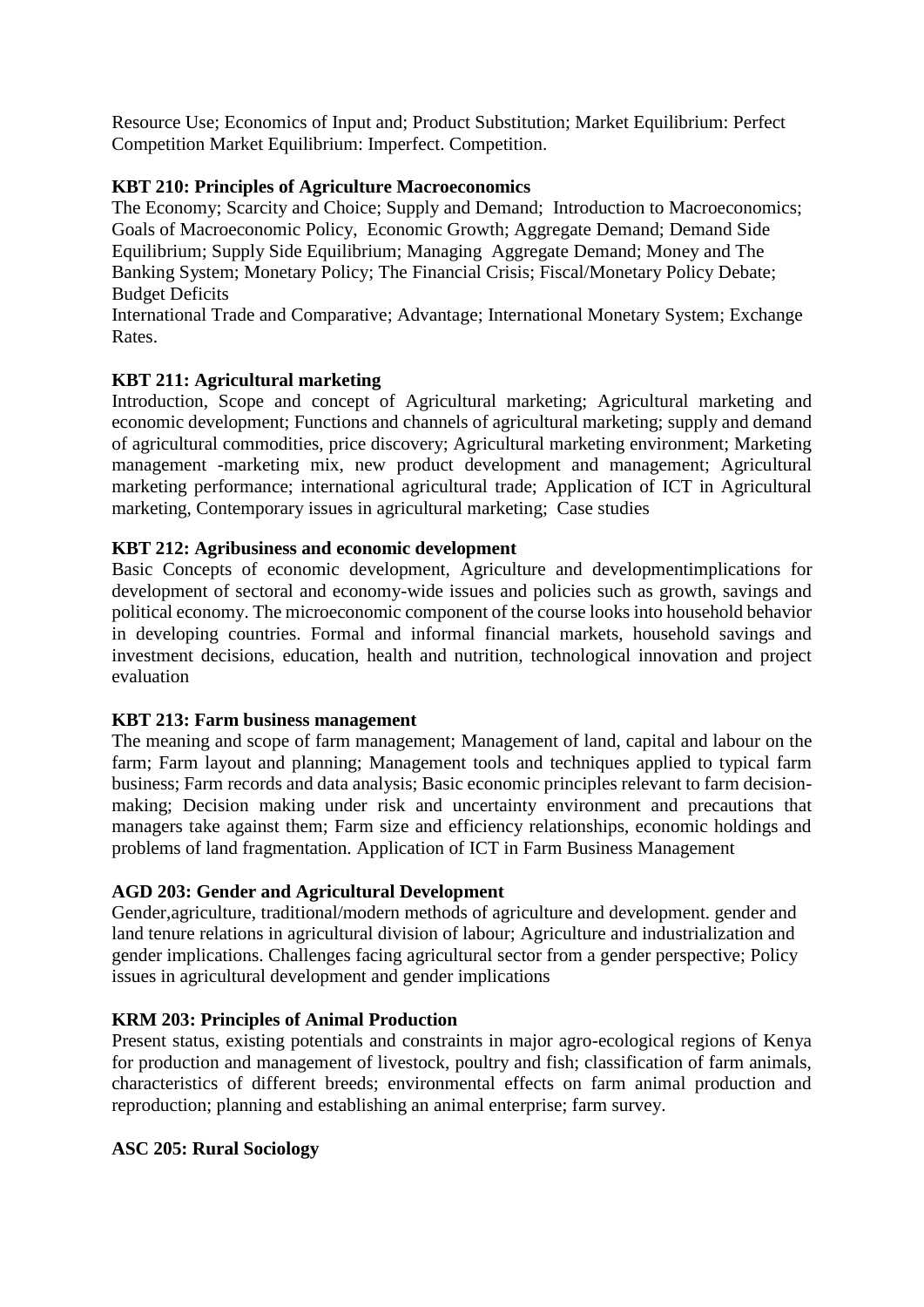Emergence and growth of rural sociology as a discipline. Theoretical perspectives and classical approaches to studies of rural communities. Nature and types of rural societies; community leadership. Rural livelihoods; pastoralism and resource management, peasantry, migration and land tenure systems, integration into the informal and global economy. Aspects of rural labour and new technologies, historical rural development; rural transformations. Case studies of rural development and planning: Harambee, Ujamaa, Common man's charter, Special Rural Development Programme, District focus strategy. Redefining rural development: governance, transparency, accountability; participatory rural appraisal. Case studies of social action funds: Constituency Development Fund, rural electrification, educational fund, youth enterprise fund. Challenges in rural development

### **KCU 301: Research methods For Agribusiness**

Introduction to scientific research; Nature, types, the research process; research design, problem definition; setting objectives, sources of information; data collection - primary and secondary data, sampling procedures; hypotheses and research questions; literature review; data analysis – tools and interpretation and presentation of results. Application of research in the identification and evaluation of market opportunities, designing of local and international consumer and businesses products and services; testing of product; Ethical issues in agribusiness research, Proposal and report writing

### **KBT 302: Quantitative Techniques in Agribusiness**

Linear algebra and calculus: Sets and set theory, matrix algebra, Application of matrix algebra to input-output analysis and elementary markovian process. Application of calculus to economic models. Probability: Permutation and combinations, Discrete probability distribution functions, Sampling and estimation. Time series analysis. Linear programming. Decision theory: Risk and uncertainty, valuation criteria, decision tree, game theory. Activities sequencing and Gantt charts, float activities, project crashing, critical path analysis, Cost and resources scheduling.

#### **KBT 308: Food Security and Trade**

Food security and trade, an overview: Food security concepts and measurement; link between Trade liberalization and food security: national and household levels; the gains from trade; trade reform and food security; impact of trade reforms on food security; Linking individual food security to national policy; trade policy and agricultural development; agricultural protection; agriculture and food insecurity; Globalization and the traditional role of agriculture; global Competition, globalization and food security; food aid, The role of transnational corporations

#### **KBT 309: Agribusiness strategy and marketing plans**

Definition of key concepts (Strategic and Management); Analysis of strategic management issues for agribusiness; Formulation of business strategy and plans integration of operations, marketing, finance and human resource management; Strategic partnerships in agribusiness management; Course includes formation of self-managed student teams to obtain an agribusiness client with a consumer-marketing problem. They develop an agribusiness strategy and marketing plan through the use of primary and secondary consumer data.

## **KBT 312: Agri-Entreprise Development**

Definition, scope and nature of agri-entreprises; role of small agribusinesses; characteristics of agri-entreprenuers; Decision making in agribusinesses. Managing the expanding smallagribusiness; concept of agri-enterprise development; national institutions facilitating and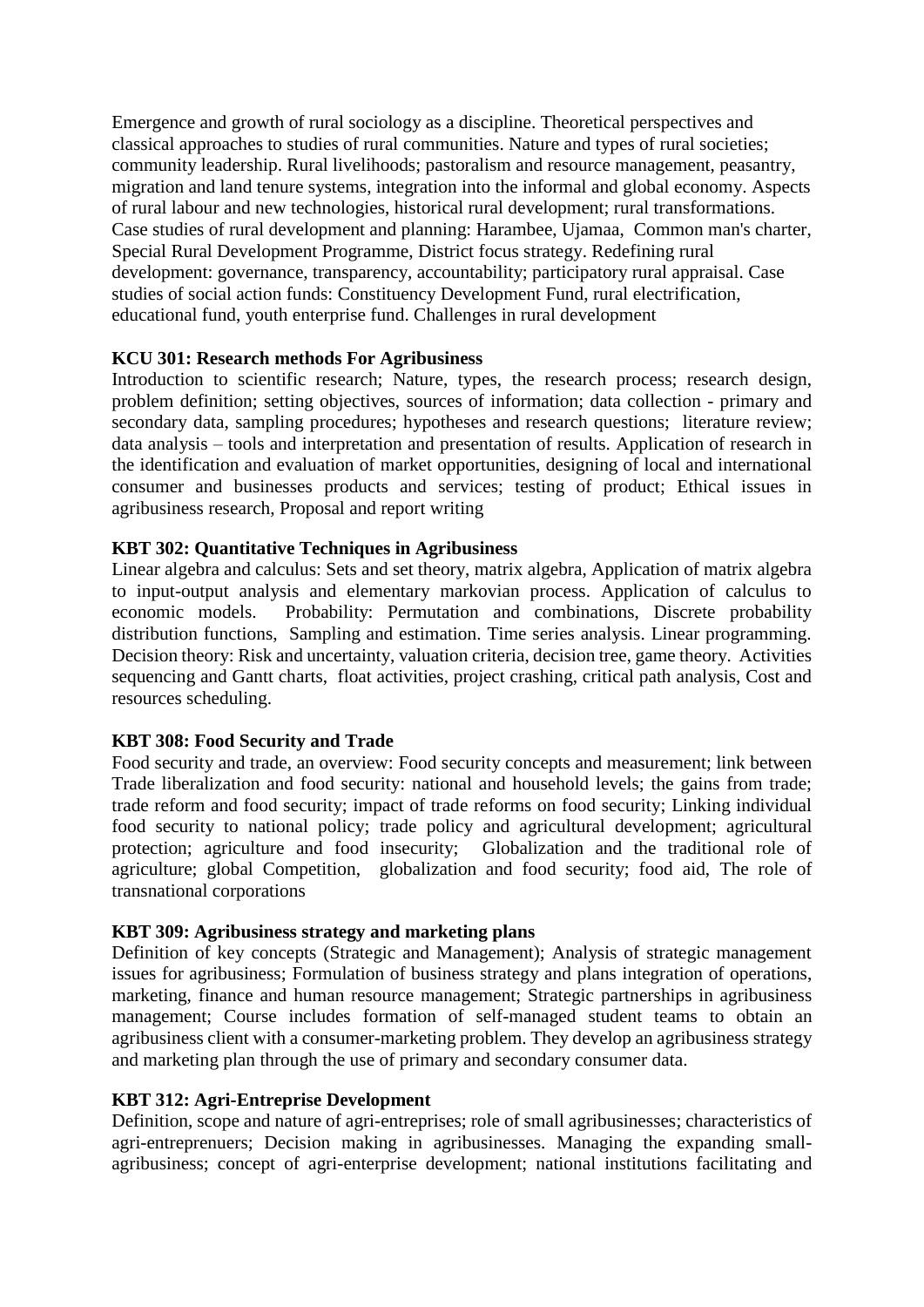supporting Agribusiness and Entrepreneurship Development (AED); developing agrientrepreneurial skills and capabilities; linking agribusinesses to credit, market and business support service providers; Improving institutional and business environment for agri-business development; customer relations.

### **KBT 313: Field attachment**

A supervised career oriented experience with agro related business organizations or firms in a particular district from where the student is expected to acquire skills in management, accounting, finance, marketing, commodity trading, socio economic research and interpersonal communication. Students are attached to the various agro related industries, exporting companies/firms and agro processing/packaging firms. Using theoretical firm business knowledge gained in class, students are expected to understand the various operations of agribusiness firms and write a comprehensive internship report at the end of the period.

### **KBT 315: Agribusiness Finance and Credit Management**

Role of finance in agribusiness management; External and internal sources of funds. Time value of money, interest rates, cash flows, risk and return.. Capital investment decisions: traditional and discounted cashflow method, internal rate of return, net present value. Valuation of financial assets. Measuring business performance. Working capital management. Government credit policy. Approaches to efficient credit management. Emerging trends in agribusiness finance. Preparation of financial proposals for agribusiness;

### **KBT 316: Agricultural Market and Price analysis**

Price theory and techniques for predicting price behavior of general economy. Price behavior of individual agricultural products: long term, seasonal, cyclical and other price movements. Application of economics and statistics to agricultural price analysis. Sources of information relating to production and demand factors. Methods and problems in price analysis and forecasting; Government activities as they relate to pricing, Application of ICT in market and price analysis

#### **BBA 300: Organization Theory**

Evolution of modern organizations; Classification of organizations; Characteristics of' organizations. Classical and modern approaches to organizational design; Organizational structures; Impact of technology on the organization; Organizational structure and size. Organizational environment classification and dimensions. Determinants of organizational change. Organizational development and conflict; Management of organizational conflict

## **BBA 301: Human Resource Management I**

Introduction. historical development of human resource management and its growth. Manpower; planning, job analysis and design techniques, recruitment, and selection; Employee development and performance; career development process, induction, staff assessment, and training, performance appraisal; Personnel administration and policies. Merit rating. Wage incentives and Fringe benefits. Moral and industrial psychology; causes and meaning of fatigue, stress, monotony and time and motion study. Human resource management for small business

#### **BAC 300: Management Accounting 1**

Nature and scope of management acccounting. Cost behaviour decisions. Basic cost – volume – profit  $(C - V - P)$  analysis. Relevance and decision making. Budgeting and budgetary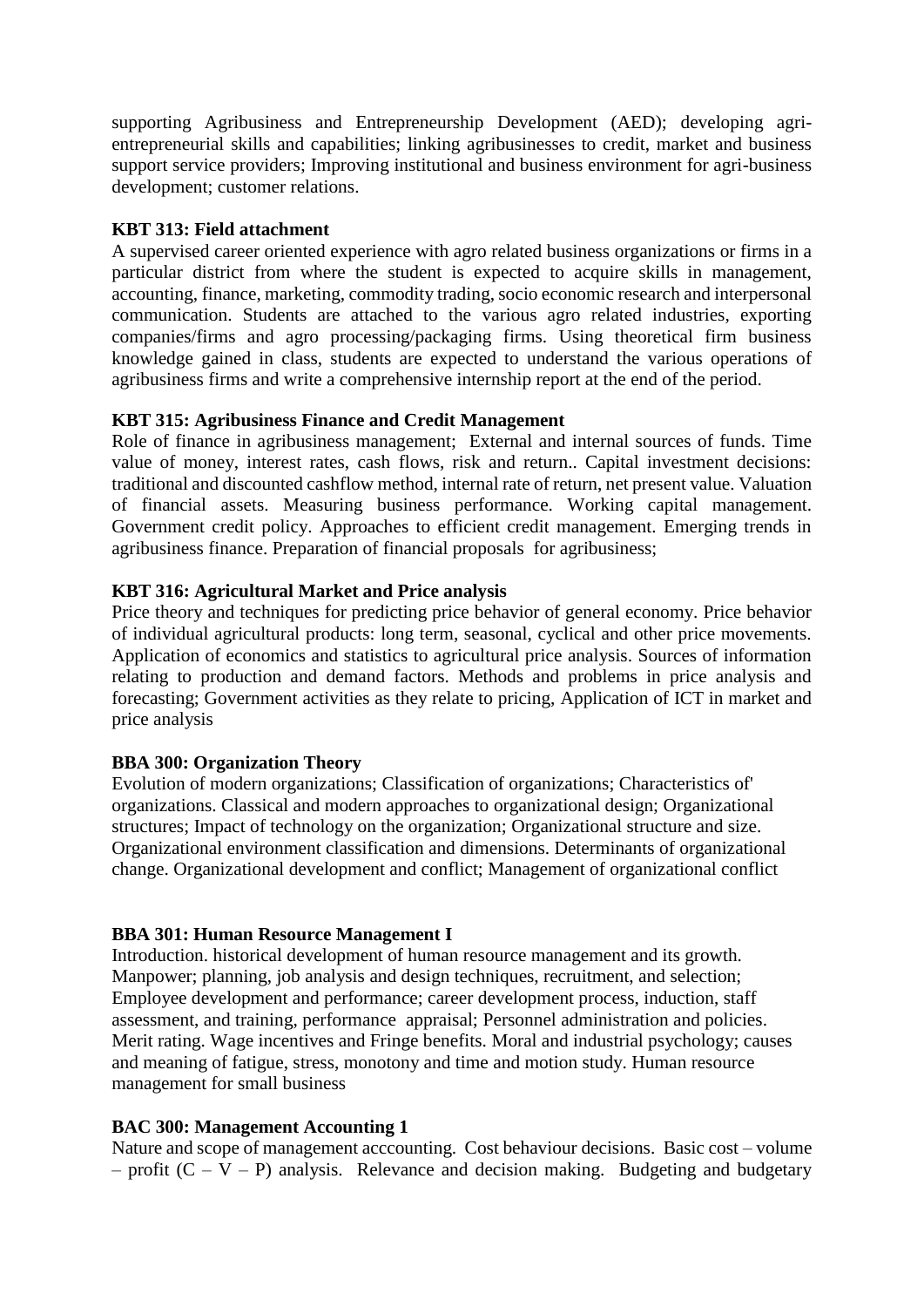control. Standard costing and basic variance analysis. Inventory control decisions. Capital Budgeting decisions.

### **EAE 310: Economics of Money and Banking**

Evolution of banking: The role of money, money creation and money supply. Theories of money demand. The role of money in an exchange economy. The monetary mechanism and financial institutions. The quantity of money and the price level. Theories and determination of interest rates. Monetary policy instruments and objectives. Theory and problems of international payments and institutions. International financial co-operation.

### **KCU 400: Research Project**

The student is supervised to write viable research proposal during the first semester conduct research aimed at finding possible solutions to problems of the current interest. After collection of data between first and second semester, s/he student is expected to complete the analysis of data and the write-up so as to submit the research report at the end of second semester

### **KBT 420: International Agricultural Trade**

Definition of International Trade; Theories of of international trade, Trade linkages with other sectors of the economy; Quotas, tariffs and other trade restrictions; international movement of material and capital;. Trade policies - import substitution; export promotion, fiscal and monetary policies and agricultural trade; Balance of payments; disequilibrium and adjustment; world and regional trade organizations; structure of Kenya's external trade, Inter and Intra-Africa trade;

### **KBT 426: Agribusiness Risk Management**

Nature of risks in agribusiness, types and sources of risk, natural, market, legal, Introduction to insurance, ion insurance, property and pecuniary insurance, motor insurance, underwriting and claims. Insurance broking, re-insurance and marketing of insurance services

#### **KBT 427: Agricultural Project Management**

Agricultural projects- Characterization, Financial & Economic Analysis of agricultural Development Projects; Identification and Valuation of benefits and costs, Cash flows, Project Appraisal Techniques; measures of project worth, BCR, IRR NPV, Other investment criteria; Sensitivity analysis, Project Planning and Implementation: Establish performance standards and control, Negotiations; Resolving conflicts; Monitoring performance, Methods of impact assessment, evaluation Techniques: PERT, CPM; Gant charts, Project Planning Matrix

#### **KBT 428: Agri- supply Chain Management**

Agro-chains and supply chains; types of commodity value chains; Concept of value adding in agro supply chains; post harvest activities; Backward and forward linkages between agro industries and agricultural production; linkages between consumers and supply services; vertical integration and alliances; Support services in agro chains; Risk mitigation and management strategies; Strategic issues in agribusiness supply chain management; Emerging issues in modern agro chain management;

## **KBT 429: Agricultural Policy and Law**

Definitions of policy and Law, Need for Public Policy in Agriculture, Key Characteristics of Policies, Components of a Policy Framework, Models of Policy Process, Process, Policy Cycle, Policy evaluation criteria, Levels of policies (International, Regional, National and Local)